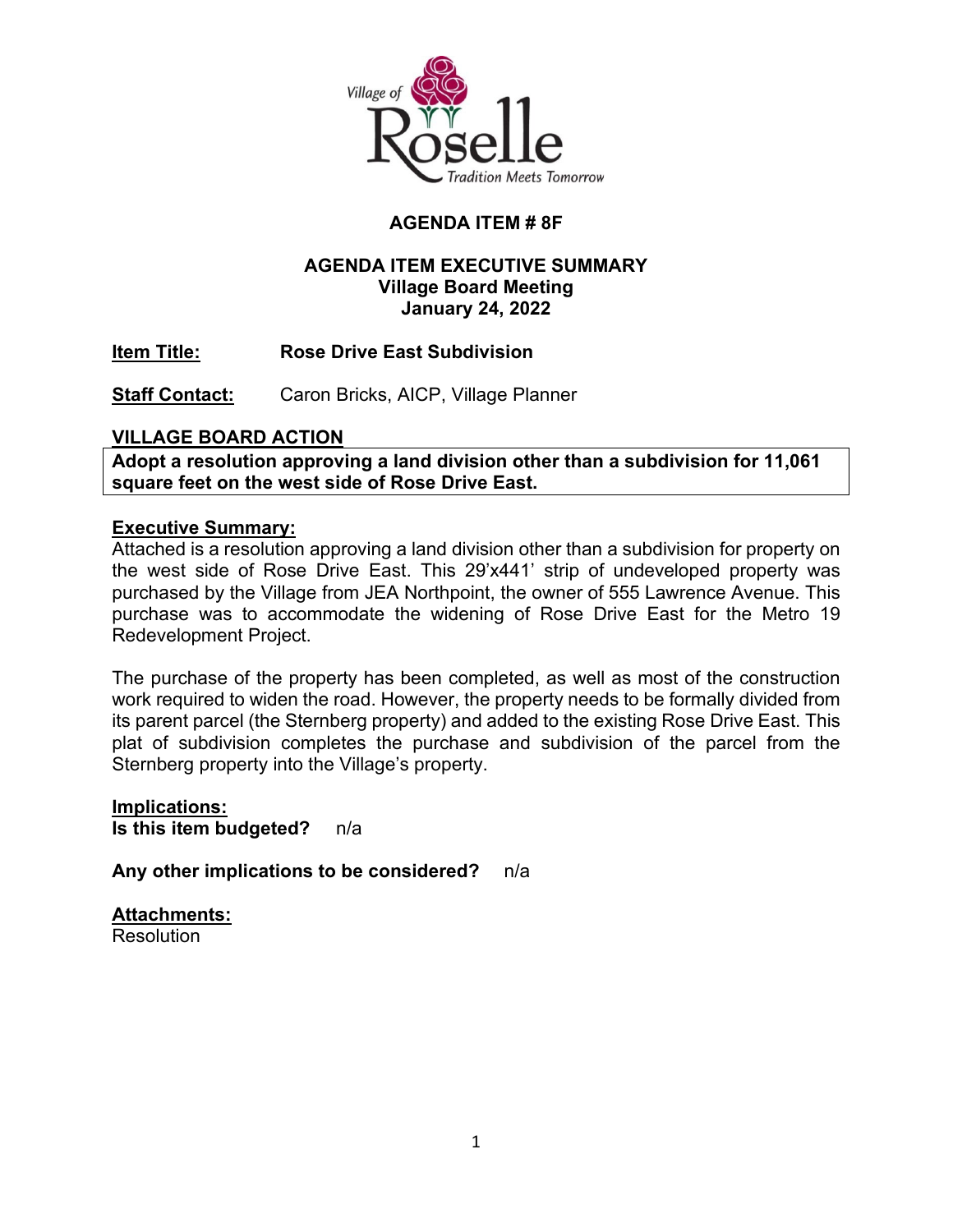#### **RESOLUTION 2022-**

#### **A RESOLUTION APPROVING A LAND DIVISION OTHER THAN A SUBDIVISION FOR 11,061 SQUARE FEET ON THE WEST SIDE OF ROSE DRIVE EAST**

**WHEREAS,** there is 11,061 square feet of real estate located on the west side of Rose Drive East and east of 555 Lawrence Avenue in the Village Roselle, Illinois (hereinafter "Property"); and,

**WHEREAS,** the Village of Roselle (hereinafter "Village") entered into a purchase agreement for the Property with JEA Northpoint LLC (hereinafter "Seller"); and,

 **WHEREAS**, the purchase of the Property has been closed and the Village now holds title to the Property, and has determined that it is necessary and appropriate to approve a land division, other than a subdivision, that will separate the Property from property still owned by the Seller, to allow proper dedication of public improvements and to define the Village and JEA's ownership in a manner distinct from the metes and bounds description of the parcel the Property before the sale; and

**WHEREAS,** the division of the Property will allow Avgeris & Associates (hereinafter "Developer"), and the Village to construct improvements to Rose Drive East which are an integral part of the Metro 19 Redevelopment Project and PUD; and,

 **WHEREAS,** on November 10, 2020, the Planning & Zoning Commission considered approval of the division as part of the Metro 19 Public Hearing, known as PZ 20-1086, and found that the proposed land division will not require any new streets or any new easements; and,

**WHEREAS,** the Property is legally described as follows:

THAT PART OF THE WEST HALF OF THE WEST HALF OF SECTION 2, TOWNSHIP 40 NORTH, RANGE 10 EAST OF THE THIRD PRINCIPAL MERIDIAN, BOUNDED AND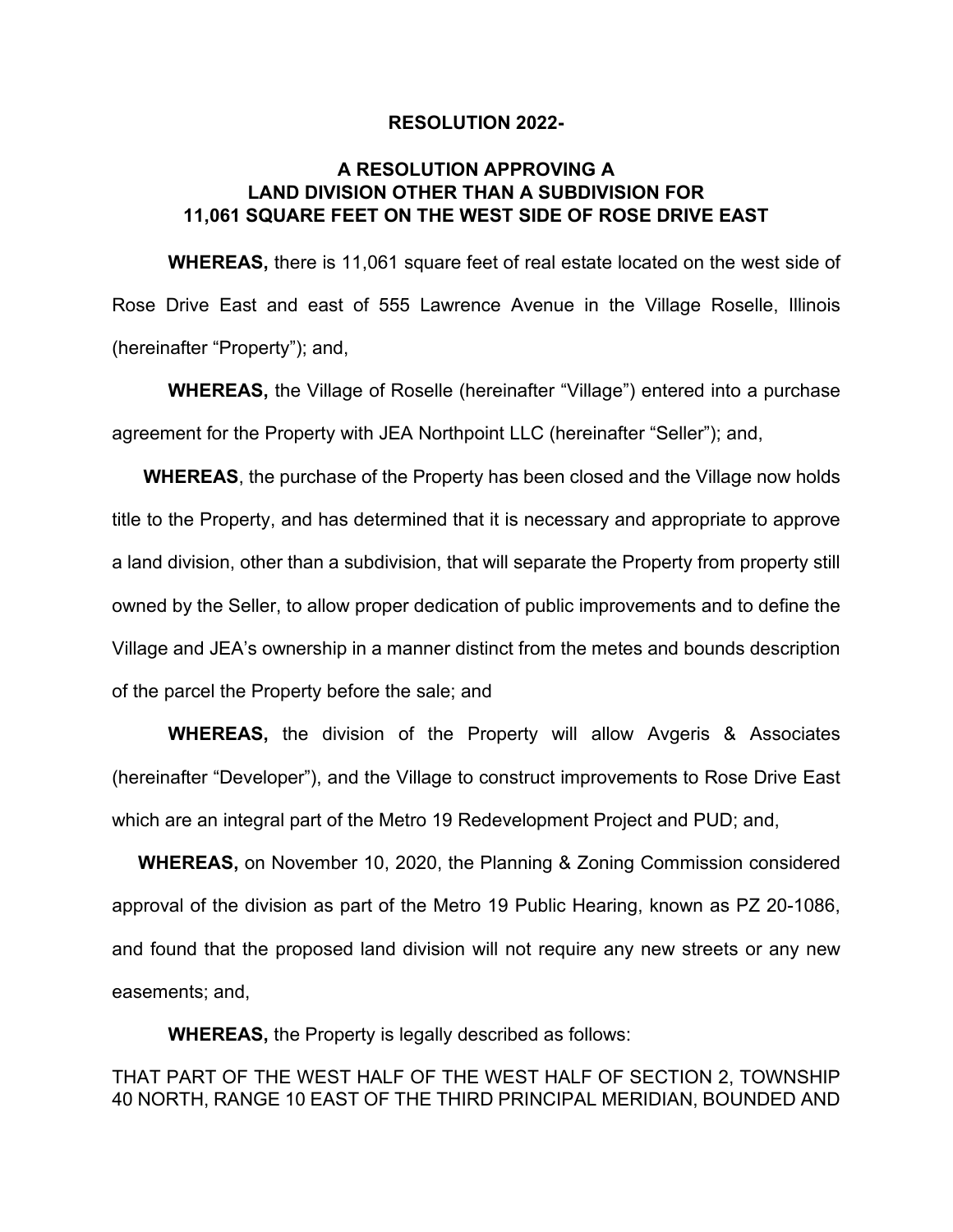DESCRIBED AS FOLLOWS; BEGINNING AT THE NORTHEAST CORNER OF PARCEL 2 AS DESCRIBED IN DOCUMENT R2018-097565; THENCE SOUTH 01 DEGREES 54 MINUTES 28 SECONDS WEST, 447.74 FEET ALONG THE WEST LINE OF SAID PARCEL TO AN INTERSECTION WITH THE EASTERLY EXTENSION OF THE SOUTH LINE OF PARCEL ONE AS DESCRIBED IN THE AFORESAID DOCUMENT, SAID WEST LINE BEING 37.02 FEET WEST OF AND PARALLEL WITH THE EAST LINE OF ROSE DRIVE AS ORIGINALLY DEDICATED PER DOCUMENT R1972-028175; THENCE NORTH 89 DEGREES 25 MINUTES 48 SECONDS WEST, 25.01 FEET ALONG SAID EXTENDED LINE TO A LINE THAT IS 3.98 FEET EAST OF AND PARALLEL WITH SAID PARCEL 1; THENCE NORTH 01 DEGREES 54 MINUTES 28 SECONDS EAST, 437.57 FEET ALONG SAID PARALLEL LINE TO THE SOUTH LINE OF LAWRENCE AVENUE AS DEDICATED PER DOCUMENT R1972-028175; THENCE NORTHWESTERLY, 27.22 FEET ALONG SAID SOUTH LINE, BEING ALONG A CURVE TO THE LEFT HAVING A RADIUS OF 340.0 FEET AND A CHORD BEARING NORTH 68 DEGREES 38 MINUTES 17 SECONDS EAST TO THE POINT OF BEGINNING, IN DUPAGE COUNTY, ILLINOIS.

**WHEREAS,** the Plat of Land Division Other Than A Subdivision is attached as

Exhibit A; and,

**WHEREAS,** the Mayor and Board of Trustees of the Village of Roselle have been

advised of the recommendations of the Planning & Zoning Commission with respect to

the proposed Division, and determined that said proposed Division is consistent with the

adopted regulations and policies of the Village of Roselle.

**NOW, THEREFORE, BE IT RESOLVED,** by the Mayor and Board of Trustees of

the Village of Roselle, DuPage and Cook Counties, Illinois, as follows:

- A. The foregoing recitals are incorporated herein as if fully set forth a substantive terms and conditions.
- B. That the Division, identified on the Rose Drive Subdivision Plat, prepared by Marchese and Sons, Inc., attached hereto and incorporated herein as if fully set forth as Exhibit A, is hereby approved.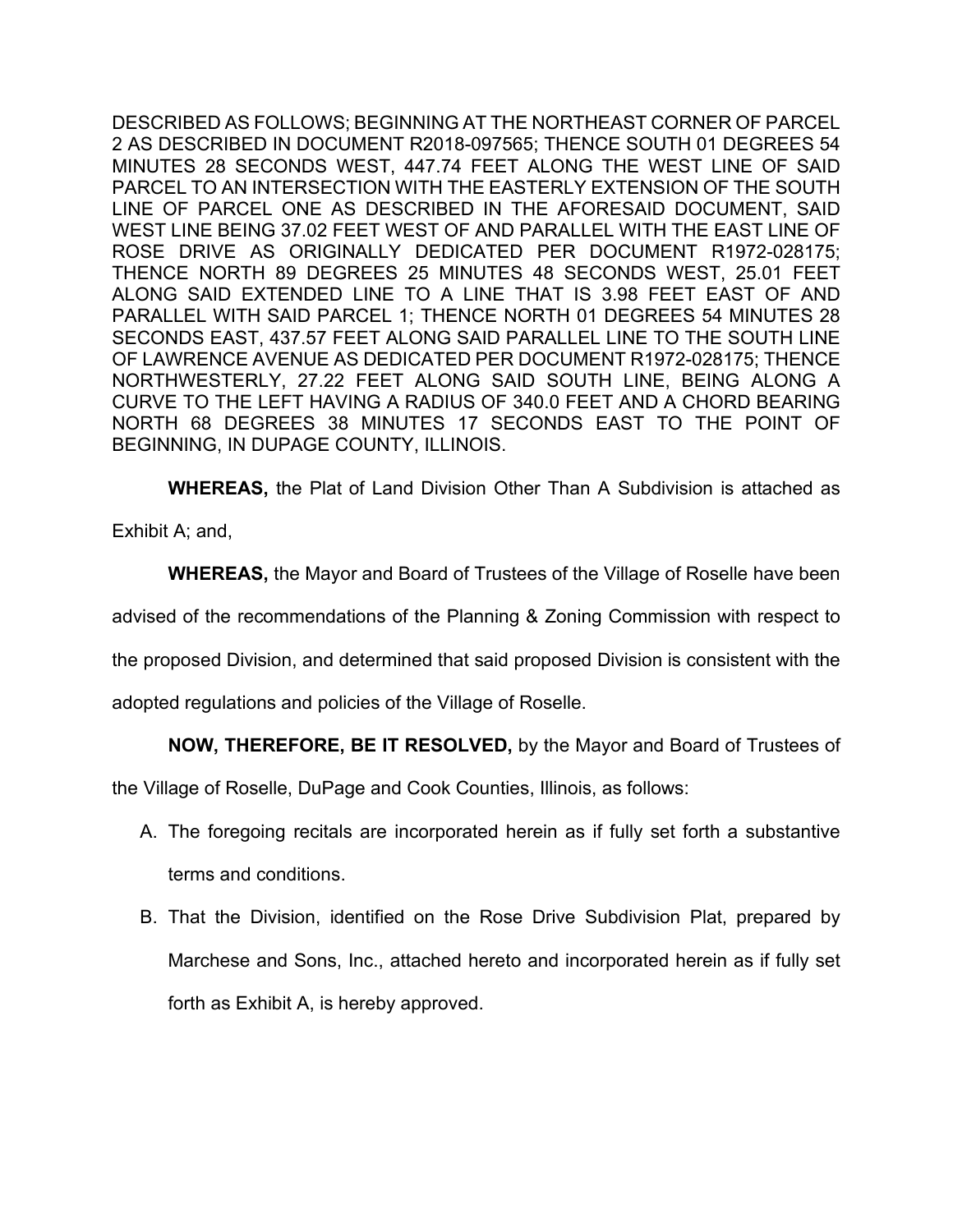- C. Upon adoption and publication of this Resolution as required by law, the Village Clerk is authorized and directed to record this Resolution including Exhibit A in the office of the DuPage County Recorder of Deeds.
- D. That upon recording staff shall prepare for Village Board approval a plat of dedication for the Property dedicating and depicting all right of way, roadway, and public utilities to the Village.

ADOPTED THIS 24th DAY OF JANUARY, 2022

AYES:

NAYS:

ABSENT:

ATTEST:

VILLAGE OF ROSELLE:

\_\_\_\_\_\_\_\_\_\_\_\_\_\_\_\_\_\_\_\_\_\_\_\_\_ David Pileski Clerk, Village of Roselle, Illinois

\_\_\_\_\_\_\_\_\_\_\_\_\_\_\_\_\_\_\_\_\_\_\_\_\_\_ Mayor, Village of Roselle, Illinois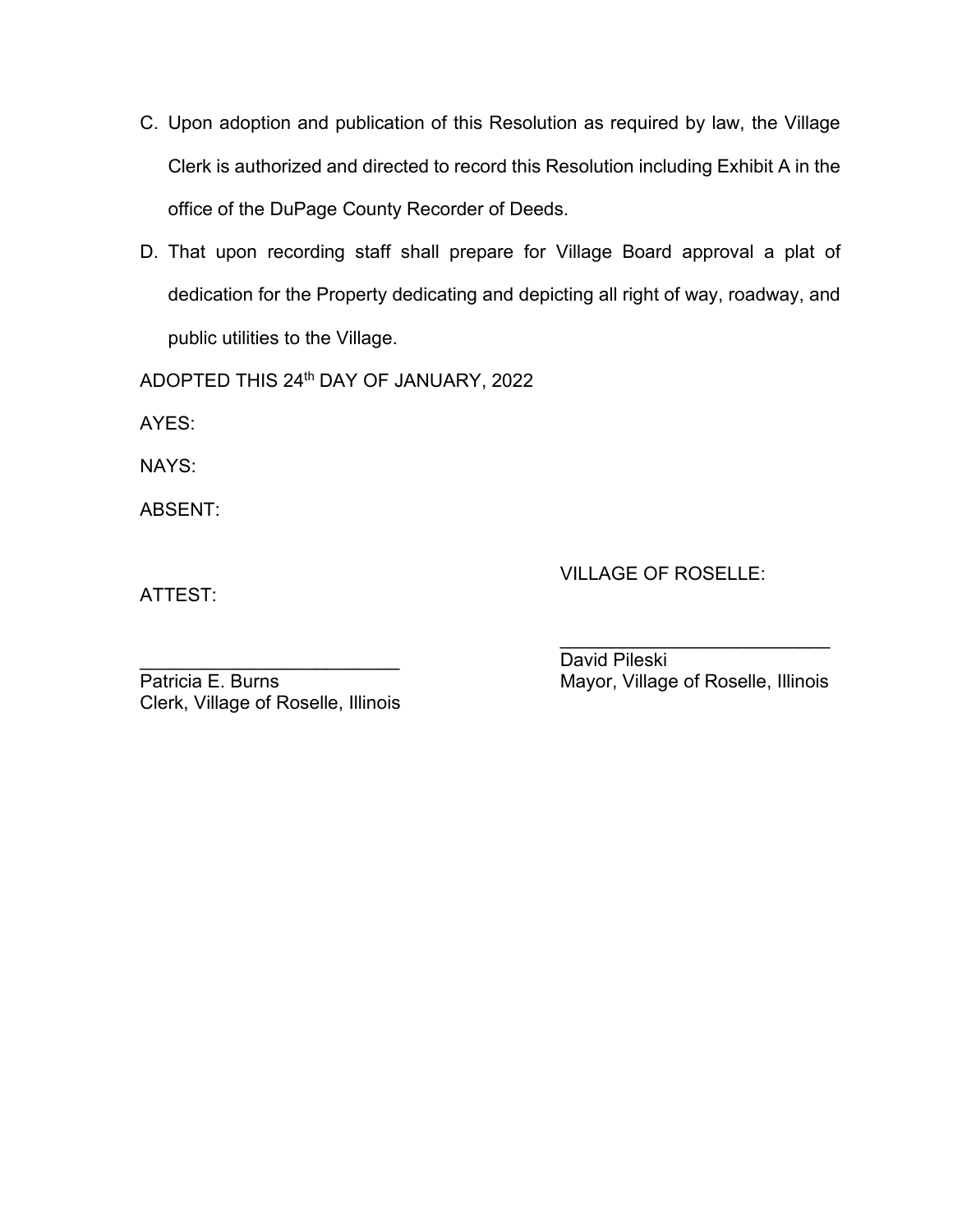